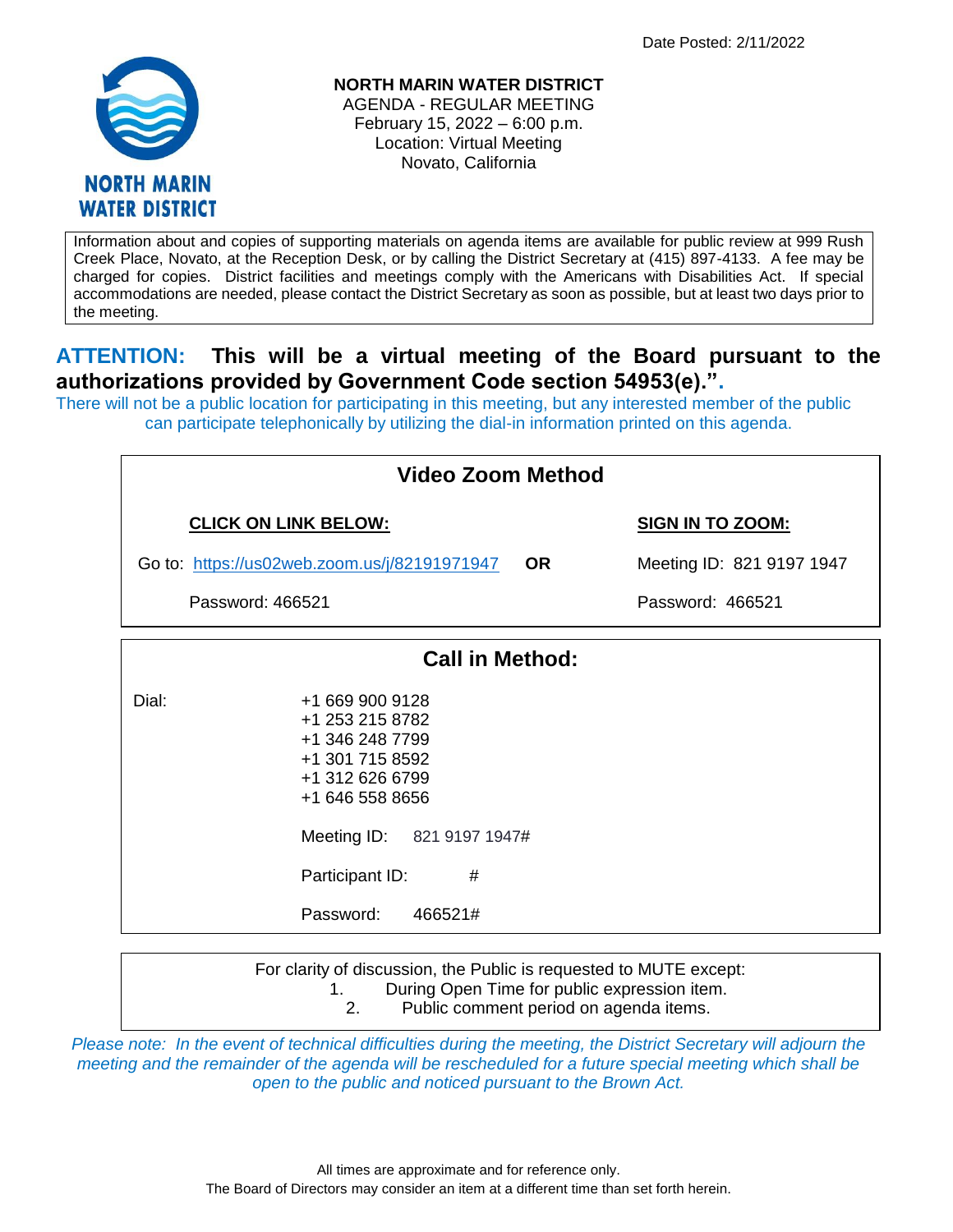|                     |      | Date Posted: 2/11/2022                                                                                                                                                                                                                                                                                                                                                                                                                                                                                                                                                                               |
|---------------------|------|------------------------------------------------------------------------------------------------------------------------------------------------------------------------------------------------------------------------------------------------------------------------------------------------------------------------------------------------------------------------------------------------------------------------------------------------------------------------------------------------------------------------------------------------------------------------------------------------------|
| Est.<br><b>Time</b> | Item | <b>Subject</b>                                                                                                                                                                                                                                                                                                                                                                                                                                                                                                                                                                                       |
| 6:00 p.m.           |      | <b>CALL TO ORDER</b>                                                                                                                                                                                                                                                                                                                                                                                                                                                                                                                                                                                 |
|                     | 1.   | APPROVE MINUTES FROM REGULAR MEETING, January 25, 2022                                                                                                                                                                                                                                                                                                                                                                                                                                                                                                                                               |
|                     | 2.   | <b>APPROVE MINUTES FROM REGULAR MEETING, February 1, 2022</b>                                                                                                                                                                                                                                                                                                                                                                                                                                                                                                                                        |
|                     | 3.   | <b>REDISTRICTING PROCESS PUBLIC HEARING NO. 2</b><br>Resolution<br>Solicit Public Input and Consider Adopting Resolution 22-XX                                                                                                                                                                                                                                                                                                                                                                                                                                                                       |
|                     | 4.   | SONOMA WATER REGIONAL WATER SUPPLY RESILIENCY STUDY<br><b>PRESENTATION NO. 2</b>                                                                                                                                                                                                                                                                                                                                                                                                                                                                                                                     |
|                     | 5.   | <b>GENERAL MANAGER'S REPORT</b>                                                                                                                                                                                                                                                                                                                                                                                                                                                                                                                                                                      |
|                     | 6.   | <b>OPEN TIME:</b> (Please observe a three-minute time limit)                                                                                                                                                                                                                                                                                                                                                                                                                                                                                                                                         |
|                     |      | This section of the agenda is provided so that the public may express comments on any issues not<br>listed on the agenda that are of interest to the public and within the jurisdiction of the North Marin Water<br>District. When comments are made about matters not on the agenda, Board members can ask<br>questions for clarification, respond to statements or questions from members of the public, refer a<br>matter to staff, or direct staff to place a matter of business on a future agenda. The public may also<br>express comments on agenda items at the time of Board consideration. |
|                     | 7.   | <b>STAFF/DIRECTORS REPORTS</b>                                                                                                                                                                                                                                                                                                                                                                                                                                                                                                                                                                       |
|                     | 8.   | <b>MONTHLY PROGRESS REPORT</b>                                                                                                                                                                                                                                                                                                                                                                                                                                                                                                                                                                       |
|                     |      | <b>CONSENT CALENDAR</b>                                                                                                                                                                                                                                                                                                                                                                                                                                                                                                                                                                              |
|                     |      | The General Manager has reviewed the following items. To his knowledge, there is no opposition to<br>the action. The items can be acted on in one consolidated motion as recommended or may be<br>removed from the Consent Calendar and separately considered at the request of any person.                                                                                                                                                                                                                                                                                                          |
|                     | 9.   | Consent - Approve: Re-Authorizing Meetings by Teleconference of Legislative Bodies of<br><b>North Marin Water District</b><br>Resolution                                                                                                                                                                                                                                                                                                                                                                                                                                                             |
|                     | 10.  | Approve: Amend Contract with Kennedy/Jenks Consultants - General Services Agreement                                                                                                                                                                                                                                                                                                                                                                                                                                                                                                                  |
|                     |      | <b>ACTION CALENDAR</b>                                                                                                                                                                                                                                                                                                                                                                                                                                                                                                                                                                               |
|                     | 11.  | Approve: NMWD Administration and Laboratory Upgrade Project -<br>Approve Bid Advertisement                                                                                                                                                                                                                                                                                                                                                                                                                                                                                                           |
|                     | 12.  | <b>Approve:</b> NMWD Administration and Laboratory Upgrade Project - Temporary Leases                                                                                                                                                                                                                                                                                                                                                                                                                                                                                                                |
|                     | 13.  | <b>Approve:</b> San Marin Pump Station Battery Backup System                                                                                                                                                                                                                                                                                                                                                                                                                                                                                                                                         |
|                     |      | <b>INFORMATION ITEMS</b>                                                                                                                                                                                                                                                                                                                                                                                                                                                                                                                                                                             |
|                     | 14.  | Administration and Laboratory Upgrade Project Financing Alternatives                                                                                                                                                                                                                                                                                                                                                                                                                                                                                                                                 |
|                     | 15.  | Reinstatement of Water Shut-Offs and State Water Arrearage Payment Program Status                                                                                                                                                                                                                                                                                                                                                                                                                                                                                                                    |
|                     | 16.  | Community Microgrid Enablement Program - Oceana Marin                                                                                                                                                                                                                                                                                                                                                                                                                                                                                                                                                |
|                     | 17.  | NBWA Meeting - February 4, 2022                                                                                                                                                                                                                                                                                                                                                                                                                                                                                                                                                                      |

## 18. *MISCELLANEOUS*

Disbursements – Dated February 3, 2022 Disbursements – Dated February 10, 2022 Reimbursement Program 2021 Green House Gas Emission Reduction Progress – Reporting Year 2020 County of Marin and City of Novato Paving Moratoriums Point Reyes Light- North Marin Water District Summary of Emergency Water Conservation